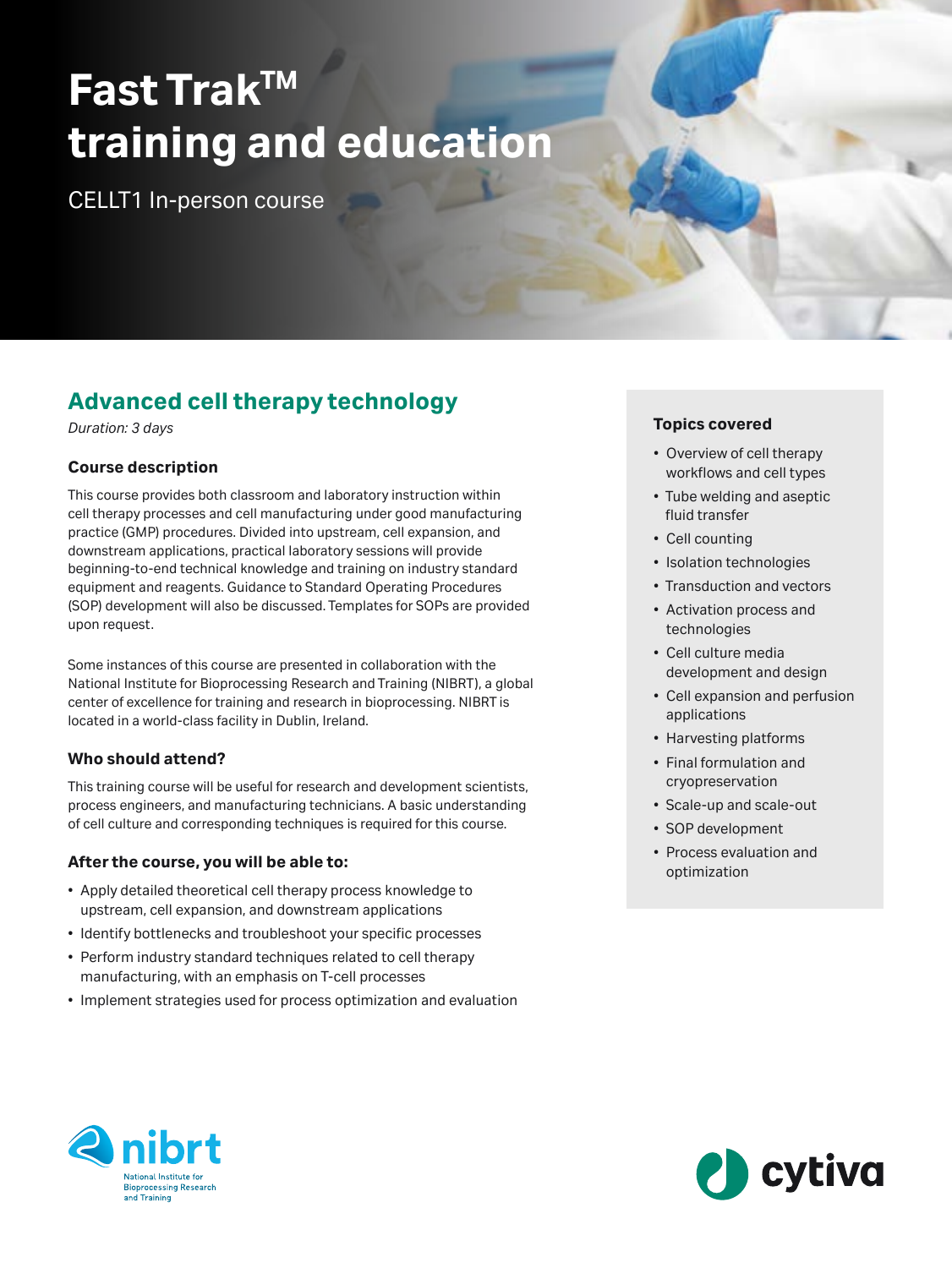#### **2022 pricing**

| <b>Training Center</b>  | <b>List Price</b>     | <b>Product Code</b> |
|-------------------------|-----------------------|---------------------|
| USA, Marlborough        | 3600 USD              | 29300621            |
| Sweden, Uppsala         | 3250 EUR              | 29005231            |
| Japan, Tokyo            | 491600 JPY            | 29641534            |
| China, Shanghai         | 19180 CNY             | 29300622            |
| Ireland, Dublin - NIBRT | Register at nibrt.ie* |                     |
| UK, Cambridge           | 2950 GBP              | 29713081            |
| USA, Sacramento         | 3600 USD              | 29713082            |

\* Course policies may vary, and NIBRT's terms and conditions apply. Contact NIBRT for details.

### **General course information**

Fast Trak™ Education is one means by which Cytiva provides application training in the various aspects of cell therapy.

The courses are designed to provide a learning experience for process development and manufacturing staff.

An Online Advanced Cell Therapy Technology CELLT1 course is also available as a resource for those who can't take the in-person course.

#### **Cancellation policy**

In case you need to cancel your registration, the following charges will apply:

- 30 to 21 days prior to course: 50% of course fee
- 20 to 8 days prior to course: 80% of course fee
- 7 days or less prior to course: 100% of course fee

If you are unable to attend after registered, you may send a colleague in your place or attend another course.

Cytiva reserves the right to modify course location, course material, substitute speakers, or to cancel the course. If the course is cancelled, registrants will be notified as soon as possible and will receive a full refund of paid fees. Cytiva will not be responsible for airfare penalties or other costs incurred due to a course cancellation.

#### **Course certificate**

Upon completion of the course, each participant receives a course certificate in which course name and course date is stated.

#### **Course evaluation**

At the end of each course, you will be asked to fill in a course evaluation form. We value your opinion of the course, the speakers, the material, and presentations and use this feedback to continuously improve the courses and their contents.